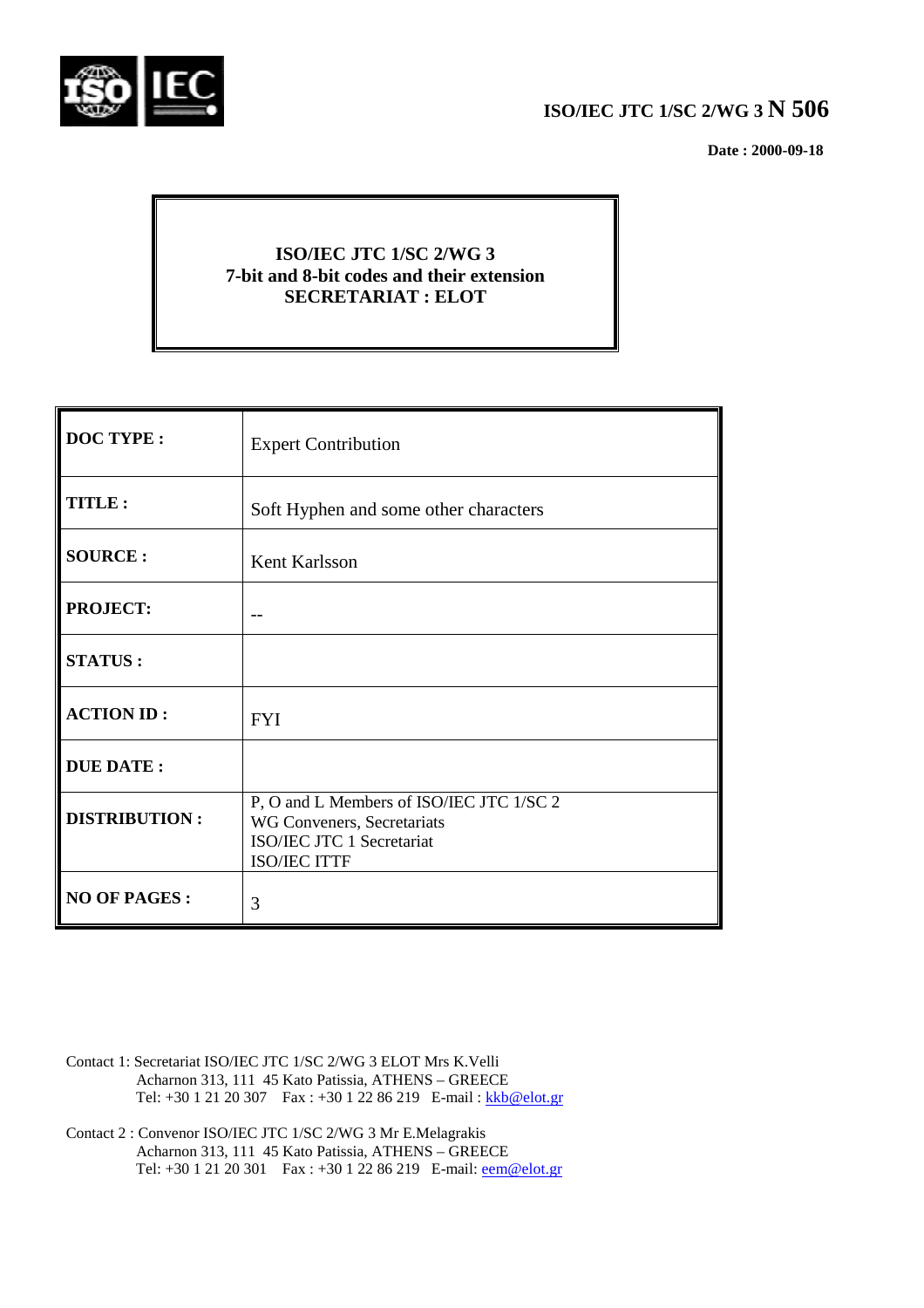## **SOFT HYPHEN and some other characters**

The text concerning SOFT HYPHEN in the ISO/IEC 8859 series (and in ISO/IEC 6937) is unclear, and has been misinterpreted as disallowing SOFT HYPHEN if not immediately followed by a LINE FEED and/or CARRIAGE RETURN). See e.g.: http://www.hut.fi/~jkorpela/shy.html. This misinterpretation has been circulated as "the correct one" on one of the Linux mailing lists.

ISO/IEC 8859 says on SOFT HYPHEN: "A graphic character that is imaged by a graphic symbol identical with, or similar to, that representing hyphen, for use when a line break has been established within a word."

The intent here is that the graphic symbol is to be used when "a line break has been established within a word, and that otherwise no graphic symbol is to be used.

The misinterpretation circulated is that the SOFT HYPHEN character itself should only be used if "a line break has been established within a word" and that line-break is then explicitly represented as a line feed (or carriage return). The text in the 8859 series on SOFT HYPHEN is unclear, and allows for this unintended interpretation. To avoid continued misinterpretation, the text on SOFT HYPHEN should be made clearer.

ISO/IEC 10646-1:2000 (annex H) contains no text at all on SOFT HYPHEN, nor on SPACE (8859 does), NO-BREAK SPACE (but on NARROW NO-BREAK SPACE), nor MONGOLIAN TODO SOFT HYPHEN. Annex F cannot reasonably be extended to cover all characters needing "special handling", but some are covered by 8859 in an unclear fashion. Below are new texts for some special characters not already covered by annex H, or are unclear in the context of 8859. These texts are suggested also for the 8859 series, as well as 6937 (for those of these characters that are included there).

## **Suggested new texts:**

**SPACE** (0020): SPACE (SP) is a graphic character that has a visual representation consisting of the absence of a graphic symbol. It allows automatic line break after if not followed by another SPACE.

**NO-BREAK SPACE** (00A0): NO-BREAK SPACE (NBSP) is a graphic character, the visual representation of which consists of the absence of a graphic symbol, for use when an automatic line break just before or just after it is to be prevented in the text as presented.

**HYPHEN-MINUS** (002D): HYPHEN-MINUS allows an automatic line break to be established just after it only if it is both immediately preceded by a letter and immediately followed by a letter. HYPHEN-MINUS should be imaged by a graphic symbol identical with that representing HYPHEN when immediately preceded or immediately followed by a letter. HYPHEN-MINUS should be imaged by a graphic symbol identical with that representing MINUS otherwise.

**HYPHEN** (2010): HYPHEN allows an automatic line break to be established just after it. HYPHEN is imaged by a graphic symbol.

**NON-BREAKING HYPHEN** (2011): NON-BREAKING HYPHEN is a graphic character, the visual representation of which is identical to that of HYPHEN. NON-BREAKING HYPHEN is for use as hyphen when an automatic line break just before or just after it is to be prevented in the text as presented.